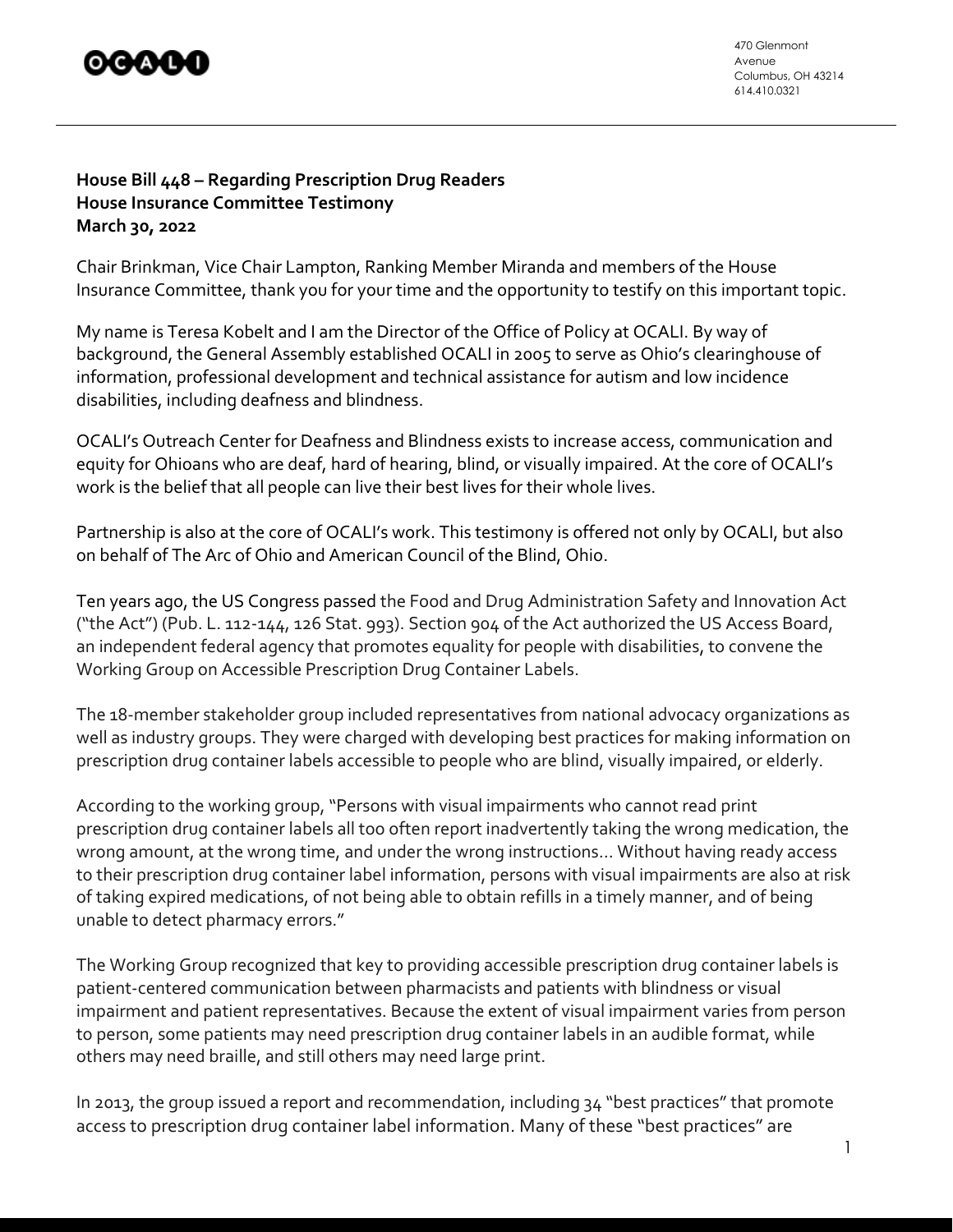

reflected in HB448. For example, the best practices include:

- Make available options for accessible prescription drug container labels in audible, braille, and large print formats via methods using, for example, hard copy, dedicated devices, and computers or smart devices.
- Explain to the patient the available accessible prescription drug container label format options, and provide the prescription drug container label in the format option selected by the patient.
- Do not impose a surcharge or extra fee to an individual to cover the cost of providing an accessible drug container label and equipment dedicated for prescription drug container label access.
- For all accessible label formats, including audible formats, ensure that all required information contained on the print prescription drug container label is provided on the accessible label in the same sequence as the print label.
- Include in accessible prescription drug container labels the information on warning labels added to the container at the pharmacist's discretion.

The Working Groups "best practices" were just that – best practices. They were not mandatory or legislated in any way.

In 2016, the US Government Accountability Organization (GAO) reviewed implementation of these best practices and issued "Prescription Drug Labels: Actions Needed to Increase Awareness of Best Practices for Accessible Labels for Individuals Who are Blind or Visually Impaired."

In conducting their audit, the GAO's interviewed:

- Four pharmacy benefit managers (PBM) that manage prescription drug benefits for the four largest private insurers that sponsor Medicare Part D plans based on enrollment as of March 2016.
- Nine of the ten largest chain pharmacy companies based on the number of retail pharmacy locations as of March 2016.
- Three of the largest pharmacy services administrative organizations (PSAO) based on the number of independent pharmacies in their retail pharmacy network as of 2011.
- Four state pharmacy regulating bodies (e.g., state boards of pharmacy) California, Florida, Illinois, and Massachusetts.
- Eighteen randomly selected individual retail pharmacy locations (in California, Florida, Illinois, and Massachusetts).
- Seventeen other stakeholders, including the U.S. Access Board and National Council on Disability; pharmacy accreditation or standard-setting organizations; advocacy groups for individuals who are blind or visually impaired; industry groups that represent pharmacies,